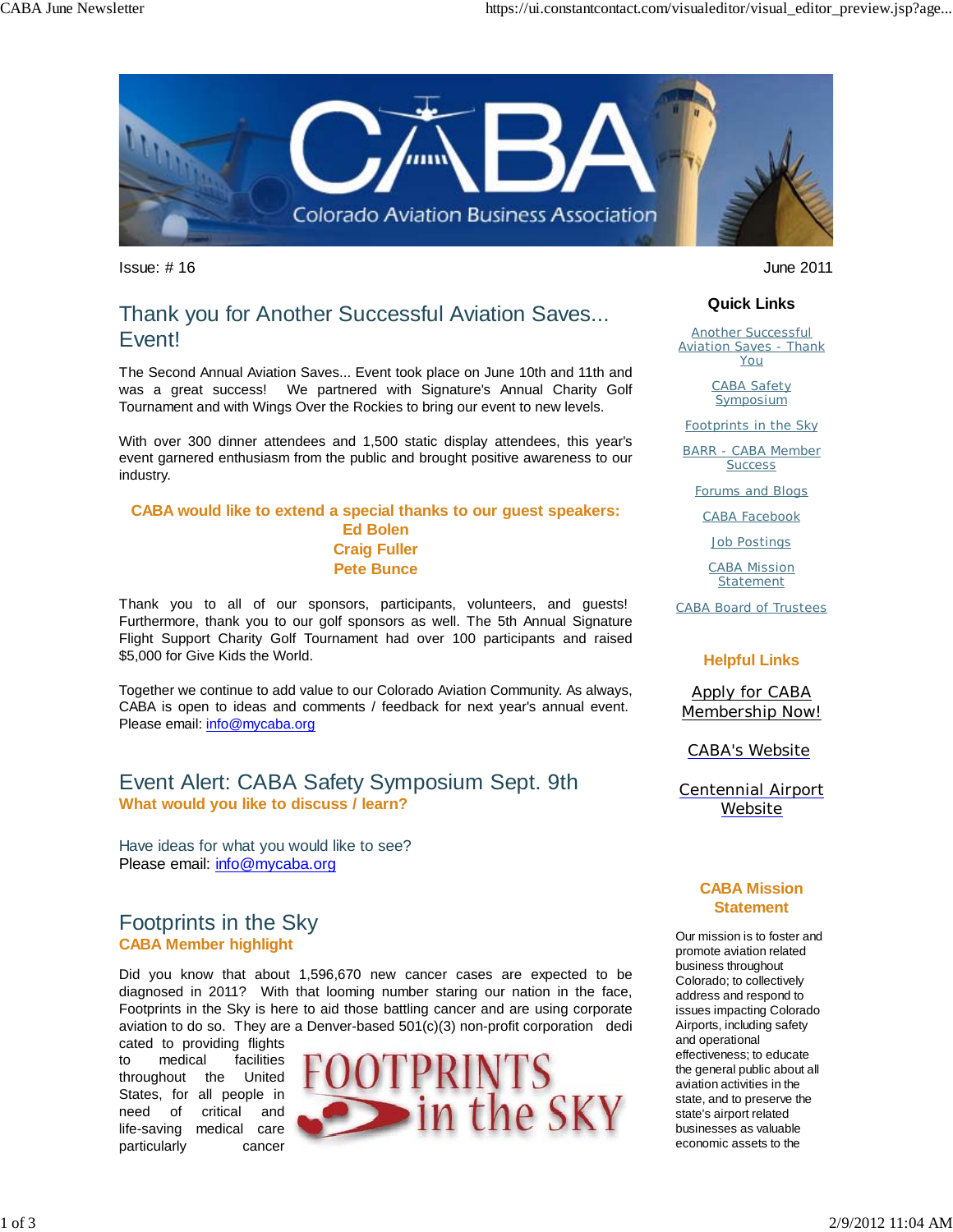#### patients.

Johnny and Suzanne Langland are founders of Footprints in the Sky and The Flight Resource Group. Johnny, a member of our industry for over 30 years, began getting requests from friends years ago and would help someone find a donated charter flight every 3 or 4 months. When his mother developed cancer and needed the same attention, he found his calling, the blessings it brought to his family, and immediately the organization was developed. Currently, a large database of charter and business jets allows Footprints to help those in need, by providing access within a few hours flight time to all appropriate destination cities. Furthermore, they have recently expanded their board of trustees from 6 to 11 members in hopes to touch many more lives.

"I didn't seek out to establish Footprints, it found me and in the process we have been able to help many people," Mr. Langland stated. Their mission is to make sure patients are provided with a safe, time-sensitive and sympathetic service that will provide them some measure of comfort and relief at a difficult and stressful time. He passionately continued "We will carry on and provide these services by keeping our eyes and our hearts open."

If you would like to join Footprints in the Sky's corporate aircraft network, gather more information, or donate to this great cause, please visit them at www.footprintsflights.org.

### Senator Udall to Show Support for BARR Program **CABA Member Making a Difference**

We reached out to you earlier this month explaining that one of our very own CABA members, Jay Mesinger, met with several Colorado congressional offices in Washington regarding the BARR program. He explained that it is important for CABA to let our elected officials know that this is a critical issue to businesses across Colorado.

Thanks to Jay and our membership reaching out, we received word on Tuesday that Senator Udall joined Kansas Senator Pat Roberts and Sen. Mark Begich of Alaska on Wednesday in signing a letter to Department of Transportation Secretary Ray LaHood opposing the recent proposal by the FAA to eliminate current privacy protections for general aviation pilots, allowing the public to access their aircraft movements in real-time. CABA would like to extend its gratitude for the efforts displayed by Jay and other CABA members.

## Visit the CABA Website! We have added forums and blogs.

We recommend you visit the CABA Website to keep informed on events and exciting news happening in your Colorado Aviation Community.

Please contact Nathalie Drolet with any news or events you would like to share with your CO Aviation colleagues NDrolet@mycaba.org. You may also contact Nathalie if you wish to sponsor any CABA event! Thank you in advance for playing your part.

Follow CABA in Social Media! **One More Easy Way to Stay Informed**

community at large.

#### **CABA Board of Trustees**

Reggie Arsenault (Chairman)

Brittany Davies (Vice Chairwoman)

MacKenzie Kelly(Secretary)

David Purvis (Former Chair)

> Iver Retrum (Treasurer)

Chris Leach (Membership Director)

Charles "Chic" Myers Eric Carson Michael Turner Gene Langfeldt Nathalie Drolet Dan Perrin Barry Stidham